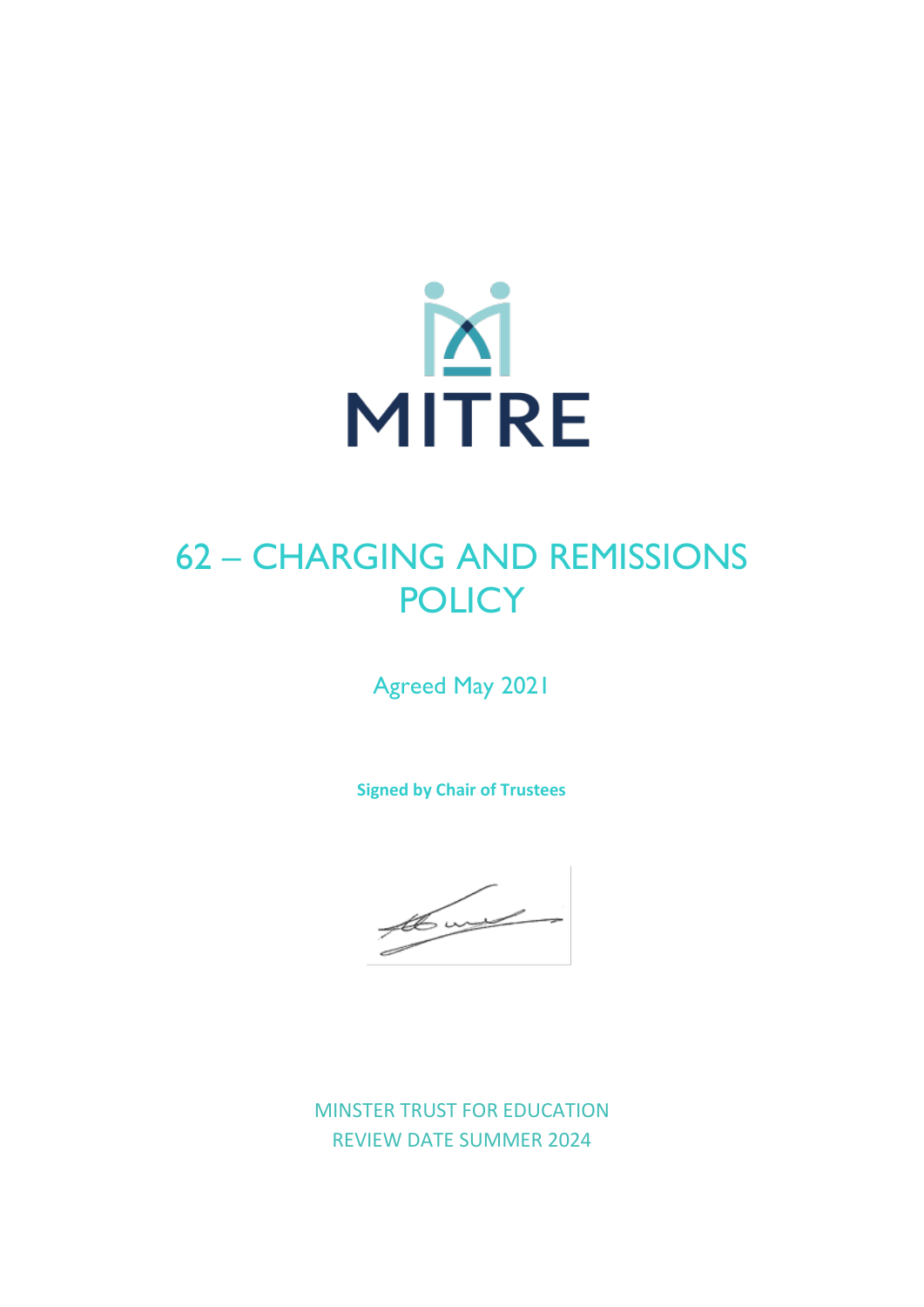# **Background**

Section 457 of the Education Act 1996 required each school governing body to draw up, and keep under review, its policies on:

- charging for school activities; and
- any remission arrangements

## **Schools admissions**

1. There will be no charge relating to a pupil's admission to school. The ability of parents to contribute to the school, either financially or in any other way is not to be a consideration when deciding whether to admit a pupil. No parent will be asked to make a contribution of any kind prior to a pupil's admission.

# **Educational activities taking place during school hours**

- 2. No charge will be made for any activity which takes place during school hours, including any materials, books, instruments or other equipment (excluding clothing) provided in connection with the activity. The cost of such activities will be contained within the funds available to the school, such as the school's budget or school fund.
- 3. "School hours" are defined as being those hours during which the school is in session, but excluding the mid-day break.
- 4. Parents or students will not be charged for or be required to provide such items as art or design and technology materials except where parents or students have confirmed that they wish to own the finished product. Within Technology, Art and Design, students pay a contribution towards the cost price of materials and consumables (cling film/foil containers/foil) where they wish to take the product home.
- 5. Clothing is excluded from the definition of 'equipment' under the Education Act. Thus parents can still be expected to provide items of clothing, such as cookery aprons and football boots. The school will continue to provide essential protective clothing, such as goggles.
- 6. Charges may be made for any additional materials, books, instruments or equipment where the pupil's parent wishes him or her to own them.

#### **Educational activities taking place outside school hours**

- 7. A charge may be made for activities taking place outside school hours EXCEPT where the activities are required either:
	- a) as part of the syllabus of a prescribed public examination; or
	- b) to fulfil statutory duties relating to the National Curriculum or religious education

in which case no charge will be made, with the exception of board and lodging charges for a residential visit (but see paragraph 18 below). Activities not falling into the above categories are known as 'optional extras'.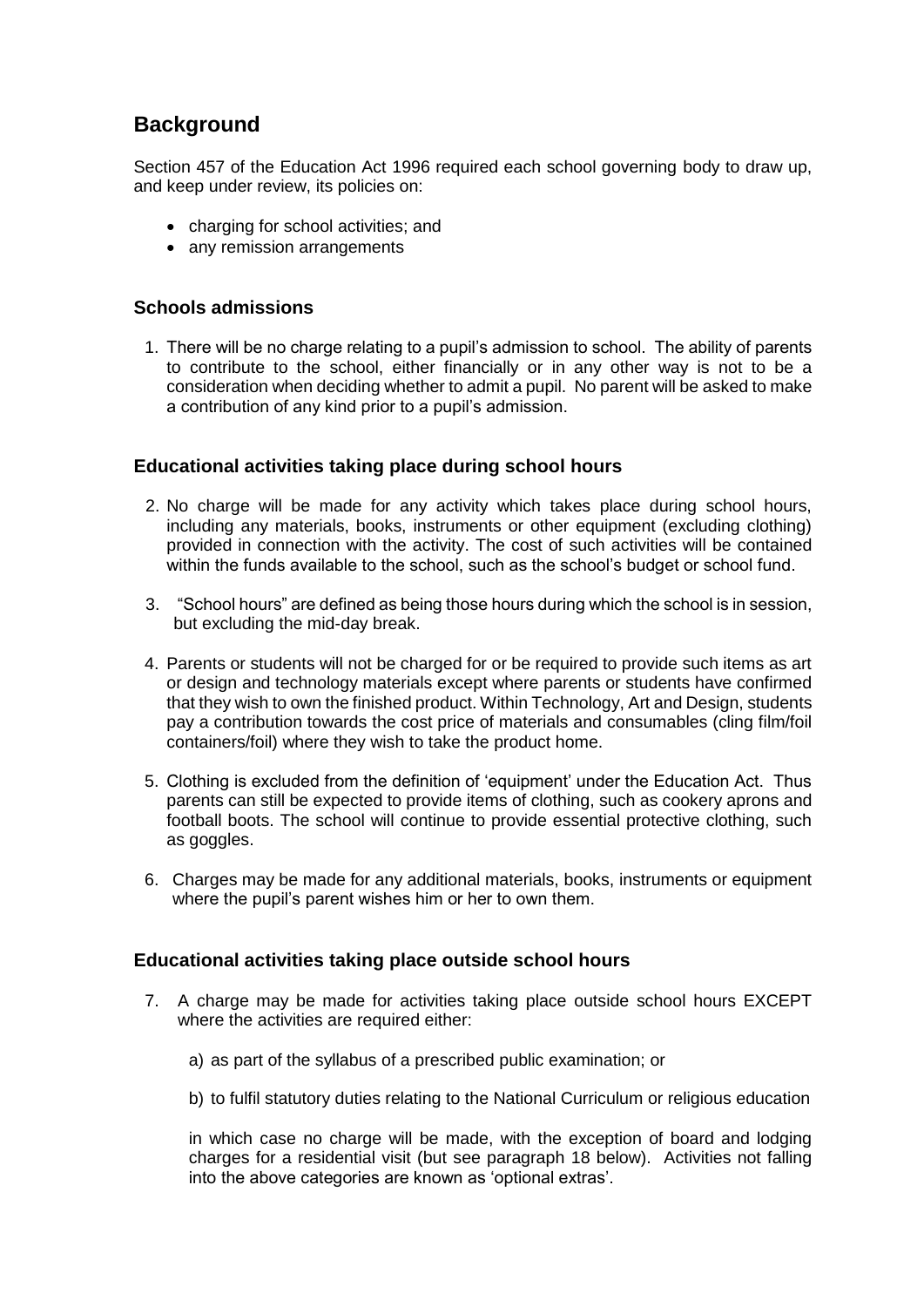# **Optional Extras**

- 8. Where charges are permitted and made, they will not exceed the cost of the 'optional extra' to each individual pupil participating in the activity. Parents of participating students will not be asked to subsidise other students taking part in the visit. The cost of any students whom the charge for a school activity has been remitted will be met from the school's budget or school fund.
- 9. An amount may be charged in relation to
	- a) any materials, books, instruments or equipment provided in connection with the optional extra;
	- b) teaching staff employed to provide tuition in playing a musical instrument, where the tuition is an optional extra.
- 10. The cost of any teacher employed by the Trust will not be charged to participating students. Teachers who organise or participate in such visits do so as a voluntary activity and it is the policy of the Trust not to make additional payments to teachers for such activities. However, the Trust is grateful to the large number of teachers who continue to volunteer in this way and it is important to note that costs incurred by teachers in providing the optional extra may be included in the charge to students. In order to achieve this it may be necessary for the teacher to be engaged on a separate contract for services (as distinct from a contract of employment) specifically for the purposes of providing the activity. The Trust may, therefore, engage existing teaching staff on a contract for services for the specific activity and then charge the costs incurred by the teachers, including the cost of any travel and board and lodging, among the participating students. Any such contract for services will be made in writing with the teacher concerned and will make it clear that the activities covered by the contract are taking place outside school hours and that there will be no extra payment to the teacher.
- 11. A pupil's participation in any 'optional extra' will be a matter for parental choice and on the basis of their willingness to meet any charges which are applicable. The agreement of parents is therefore a necessary prerequisite to a pupil's inclusion in any such activity.
- 12. It will be for the Local Governing Body to determine whether any charge should be made and, if so, the amount.

# **Transport**

13. No charge may be made for any transport provided to convey students between school sites, or between the school and any other place where educational provision has been arranged by the school during school hours, e.g. swimming pools, off-site playing fields or sports centres, other schools under consortium arrangements or colleges or further education under a link scheme.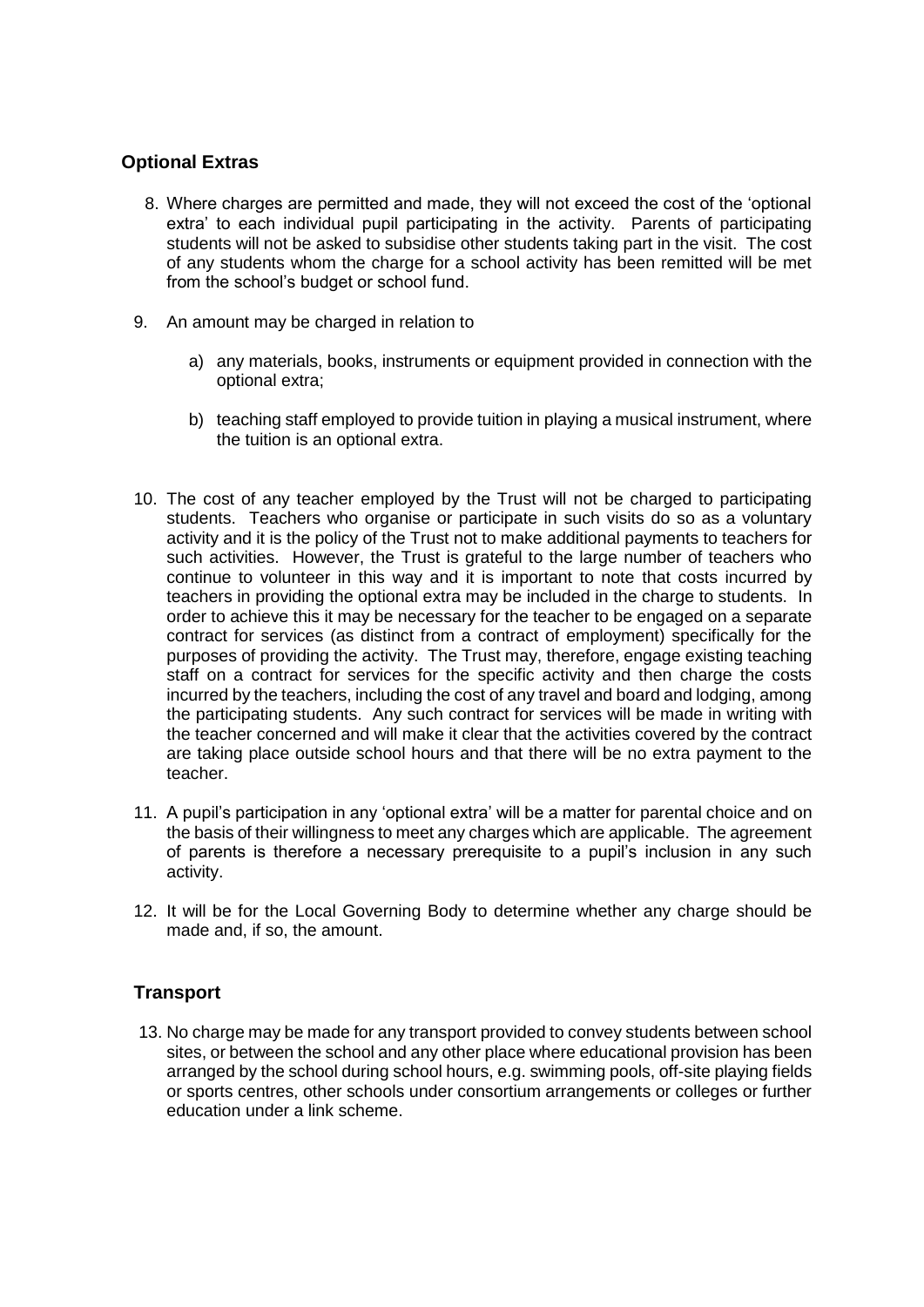## **School visits and other activities taking place partly during and partly outside school hours**

14. Many school visits and other activities will inevitably take place partly during and partly outside school hours. The Act therefore provides a basis for determining whether an activity is deemed to take place wholly during or wholly outside school hours for the purposes of charging arrangements:

## **Day visits and non-residential activities**

15. A day visit or activity is deemed to take place during school hours if 50% or more of the time spent on the activity, including any connected travel, occurs during school hours. In those circumstances no charges may be made for anything connected with the visit or activity, including transport and admission to places of interest. The cost of such a visit or activity will be made from within the funds at the school's disposal.

# **Residential visits and activities**

- 16. A residential visit or activity is defined as being one which involves students spending one or more nights away from home. Such a visit or activity is deemed to take place during school hours if the number of school sessions taken up by the visit or activity is 50% or more of the number of half days involved (in this connection a 'half day' is defined as any period of 12 hours ending at noon or midnight on any day.)
- 17. Thus a residential trip taking place in term-time from noon on Wednesday to 9.00pm on Sunday (9 half days; 5 school sessions) would be regarded as taking place during school hours; a trip lasting from noon on Thursday to 9.00pm on Sunday (7 half days; 3 school sessions) would not.
- 18. If a residential visit or activity is deemed to take place during school hours no charge will be made except for board and lodgings. This charge must not exceed the actual cost of the board and lodgings provided and cannot include the cost of alternative provision – including supply teacher cover – for those students who do not wish to participate. Remission applies if a pupil's parents are eligible for:-.
	- Income Support (or Universal Credit)
	- Income –based Job Seeker's Allowance
	- An income-related employment and support allowance
	- Support under Part V1 of the Immigration and Asylum Act 1999
	- Child Tax Credit, where the parent is not entitled to Working Tax Credit and has an annual income (as assessed by HM Revenue and Customs) that does not exceed £16,190
	- The Guarantee element of State Pension Credit
- 19. If a day or residential visit or activity is deemed to take place outside school hours an appropriate charge will be made unless the visit or activity is required either:
	- a) as part of the syllabus of a prescribed public examination; or
	- b) to fulfil statutory duties to the National Curriculum or religious education,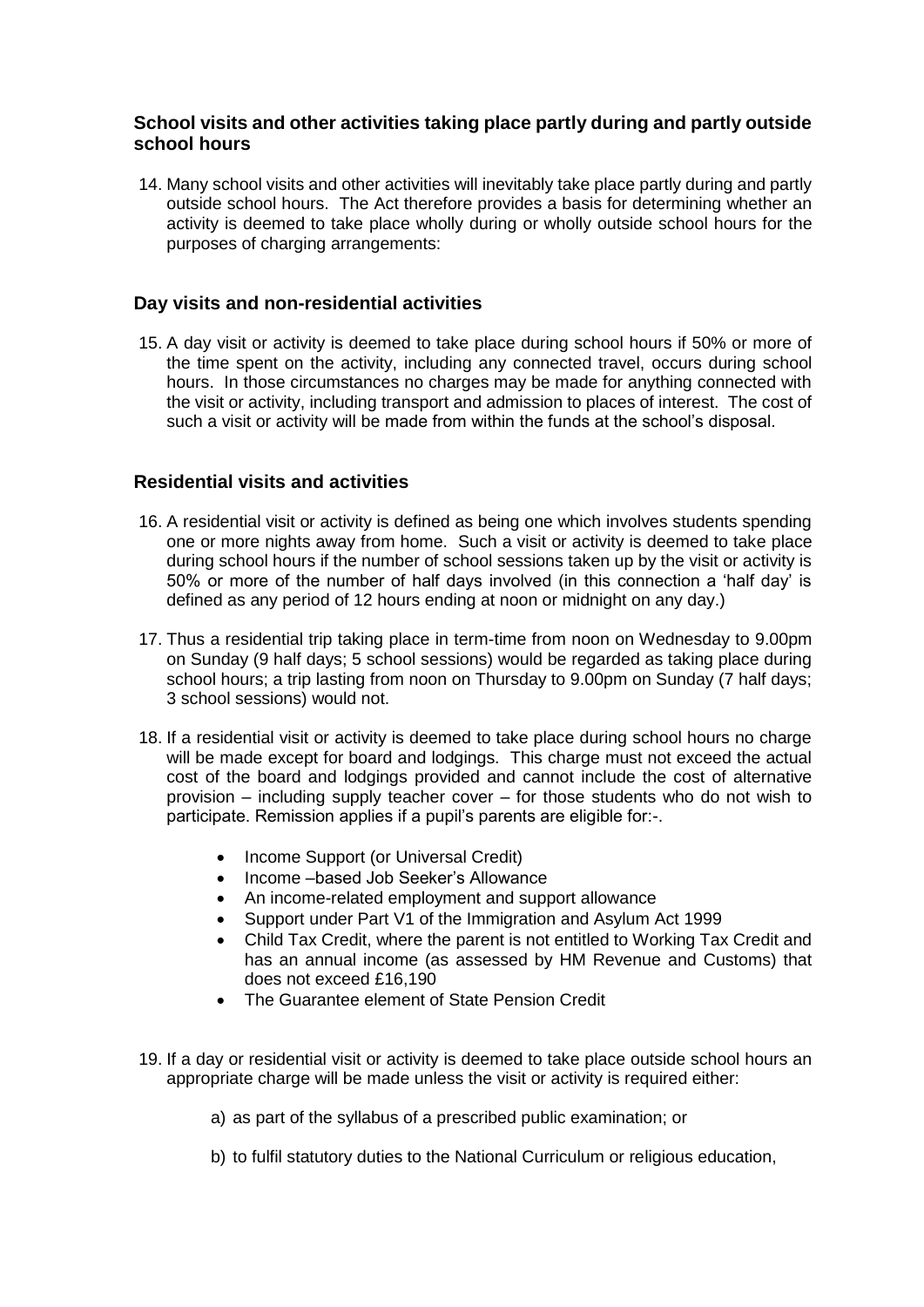in which case no charge will be made, with the exception of board and lodgings charges for students involved in residential visits or activities. These charges, too, will be wholly remitted if a pupil's parents are eligible for one or other of the benefits listed in paragraph 19 above AND the visit or activity forms part of the syllabus of a prescribed public examination or is provided specifically to fulfil statutory duties under the national curriculum or relating to religious education.

- 20. It will be seen from paragraph 19 above that it will be necessary in some circumstances to identify students whose parents are in receipt of certain benefits if charges are to be made for the board and lodging element of a residential visit. The school may not be immediately aware of all cases where parents are in receipts of these benefits. It will be necessary, therefore, when a school proposes arranging an activity for which a charge for board and lodging can be made and where statutory remission arrangements apply, for the parents of all the participating students to be advised of the statutory entitlement to remission. This will ensure that those parents in receipt of these benefits are aware of their entitlement and have the opportunity to claim remission.
- 21. Where students are in receipt of pupil premium funding, the school will fund one residential trip whilst the student is in attendance at that school.
- 22. Parents will also be informed if the Trust has decided to operate a remissions policy which goes beyond the statutory minimum.

#### **Activities arranged during school hours by a third party**

23. Where activities are arranged by someone other than the school and parents ask the school to grant their children leave of absence to join the activity, it would not be appropriate in such circumstances for the governing body to be involved in any way in arranging or helping to arrange such an activity for which they would have no legal liability. Nor is it anticipated that teachers would be granted leave of absence to participate in such an activity in a private capacity.

#### **Entry for public examinations**

24. No charge will be made for a pupil's entry to any prescribed public examination (\*including re-sits) for which the pupil has been prepared at the school, whether during or outside school hours. Parents and students will not be required to provide or pay for any books, materials, instruments or other equipment (excluding clothing) necessary for the purposes of the examination entry. Details of the public examinations which are prescribed for this purpose are set out in Appendix 3.

\*However, if a pupil fails without good reason, to meet any examination requirement for a syllabus, the fee can be recovered from the pupil's parents of if the pupil requires a higher grade.

- 25. Nor will any charge be made for transport provided to enable a pupil to take such an examination.
- 26. The school is required to enter a pupil for each examination in a syllabus for a prescribed public examination for which the pupil has been prepared for entry by the school except where, in the opinion of the school, there are educational reasons for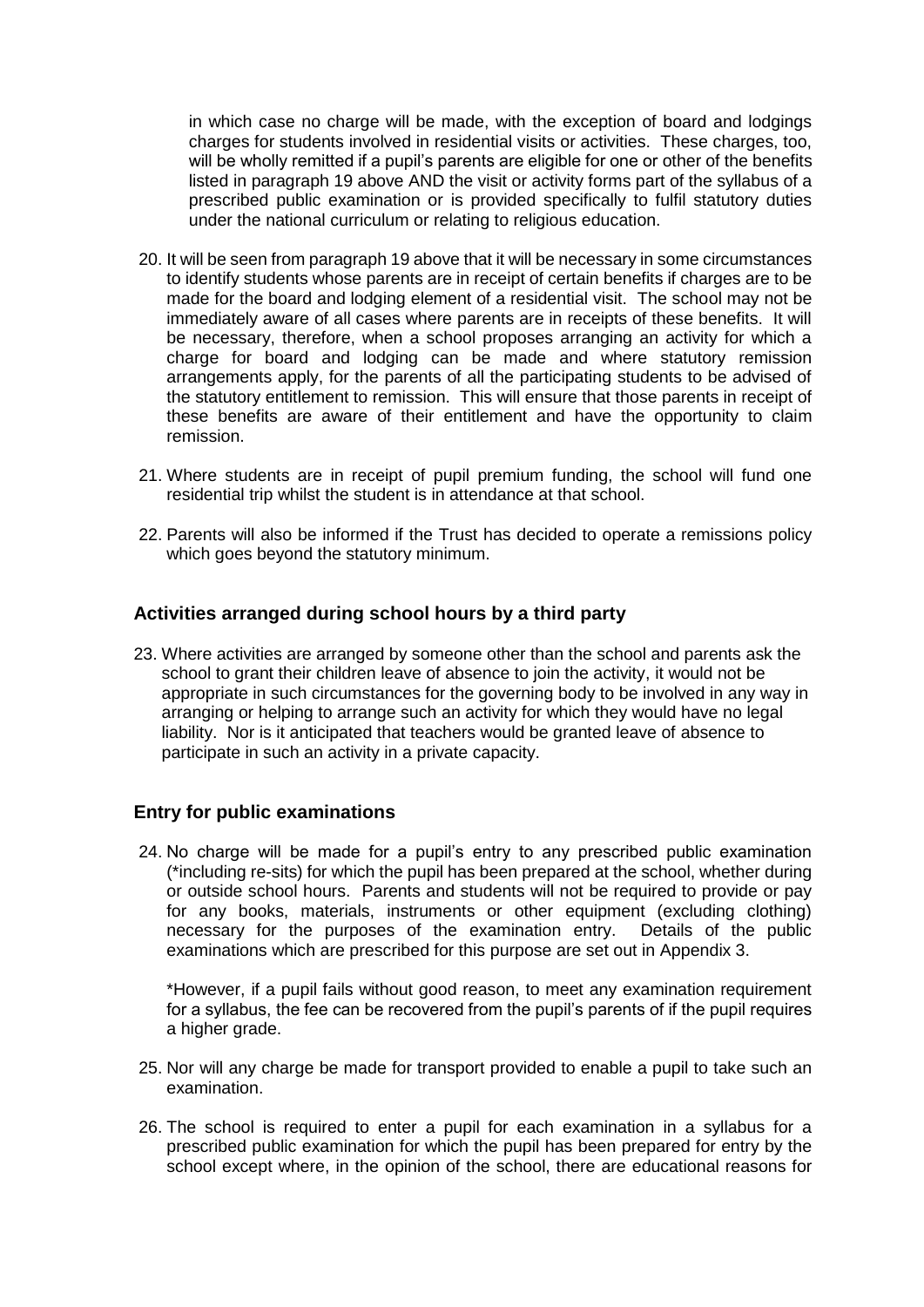not doing so or where the pupil's parents request in writing that the pupil should not be entered.

- 27. Head Teachers are required to inform parents in writing as soon as it has been decided for which examinations students should be entered.
- 28. Where the preparation provided by the school would enable a pupil to take two or more prescribed public examinations in the same syllabus the requirement to enter a pupil applies to a single examination entry only. It will not be possible, however, for a charge to be made to the parents for double entry of a pupil if the school has prepared the pupil for the examination.
- 29. Where the school agrees to enter a pupil for a prescribed public examination for which the pupil has not been prepared by the school, the cost of the examination entry may be passed on to the pupil or parents.
- 30. Similarly, where a pupil has, with parental agreement, been entered for a public examination other than one which has been prescribed by regulations, a charge may be made for the entry fees. Any preparation provided by the school outside school hours may also be charged for but this must not exceed the actual costs of providing the optional extra. Any costs relating to the school's teaching staff cannot be recovered unless the staff have been specifically engaged under a contract for services for the purpose of providing the optional extra.
- 31. Examination entry fees will be recovered from parents if a pupil fails without good reason to complete the requirements for any public examination for which the school has paid, or is liable to pay, fees. Failure to complete the examination requirements may include failure to complete the coursework requirements or failure to sit final examinations. It is a matter for the school to determine what constitutes a good reason in this respect.

#### **Music Provision**

- 32. No charge will be made for class music tuition during school hours. Music tuition, whether group or individual, forming part of the syllabus for a prescribed public examination or required by the National Curriculum will also be free, whether it is provided during or outside school hours. No charge will be made for group musical activities, e.g. school orchestras, which take place during school hours.
- 33. Individual music and vocal tuition not forming part of the syllabus of a prescribed public examination or required by the National Curriculum, may be charged for, provided parental agreement is obtained before a pupil is given the tuition. The charge can include the cost of the teacher giving the tuition as well as the cost of sheet music and the hire and insurance of a musical instrument. This is the only activity taking place wholly during school hours for which a charge may be made. Schools are charged for the full cost of tuition by the provider, although the charge is remitted for all students who received free school meals and certain other students where at the discretion of the Director of Education, it is considered that there are exceptional circumstances. Schools may pass on all or part of the charge to parents for groups of up to four students. The cost of tuition for groups of 5 or more students will be met by the school.